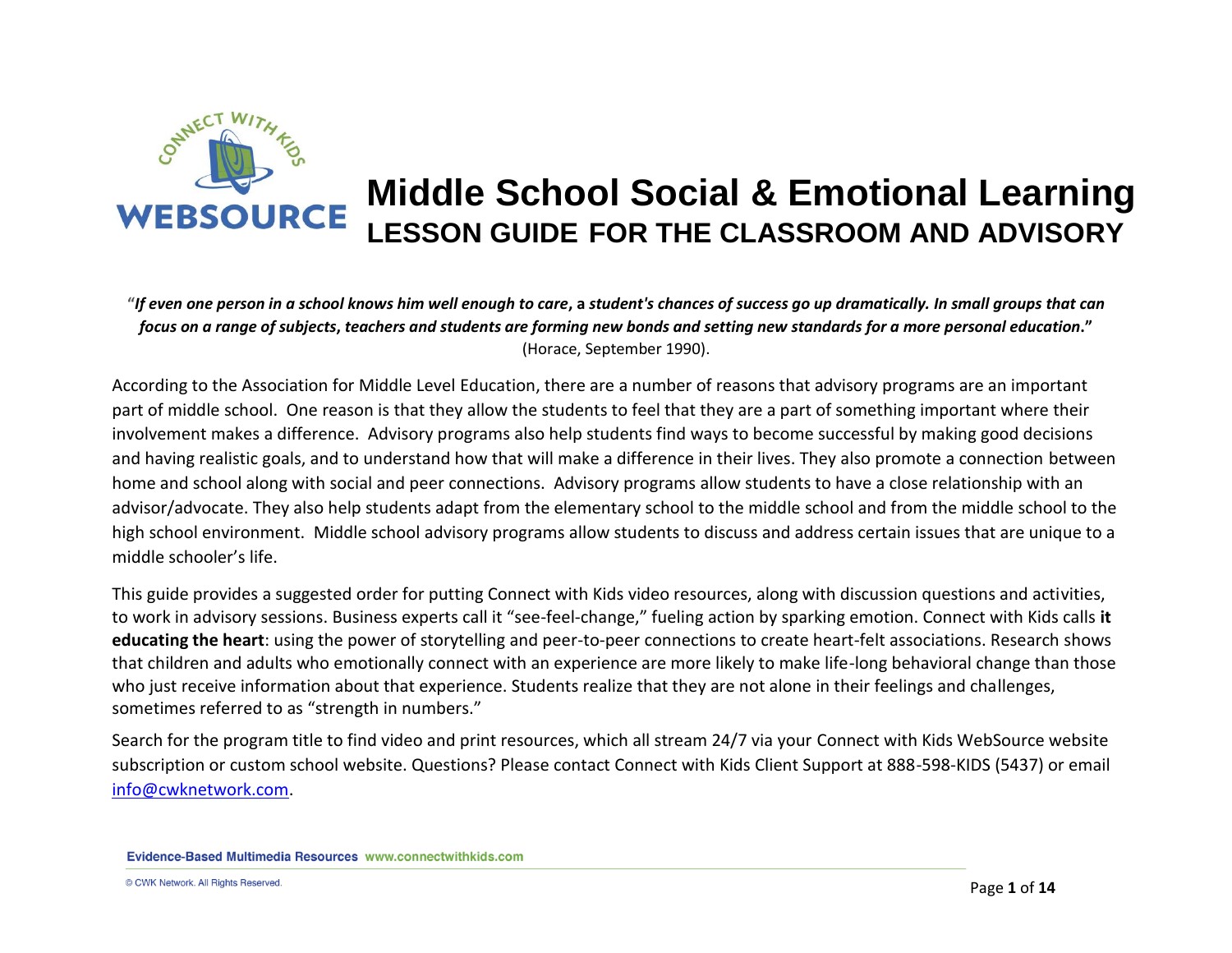| <b>Session</b> | <b>Topic</b>                  | <b>Program Title</b>                            | <b>Description</b>                                                                                                                                                                                                                            |
|----------------|-------------------------------|-------------------------------------------------|-----------------------------------------------------------------------------------------------------------------------------------------------------------------------------------------------------------------------------------------------|
| 1.             | Resilience                    | Against All Odds -<br>Part 1                    | Four kids tell their stories of overcoming adversity against all odds.                                                                                                                                                                        |
| 2.             | Resilience                    | Against All Odds -<br>Part 2                    | Clive Aden and Guadalupe Fonseca learn adversity does not have to be permanent                                                                                                                                                                |
| 3.             | Resilience                    | Against All Odds -<br>Part 3                    | Heather Bandy is blind, but doesn't let her disability keep her from succeeding in life.                                                                                                                                                      |
| 4.             | Resilience                    | Against All Odds -<br>Part 4                    | Berhane Azage overcomes poverty and hardship by not measuring himself up with what he<br>doesn't have. Instead he learned from his parents that adversity is not personal and can be<br>overcome.                                             |
| 5.             | Resilience                    | Against All Odds -<br>Part 5                    | Kids need to be educated through real life examples that adversity does not have to be<br>permanent, pervasive, or personal.                                                                                                                  |
| 6.             | Attendance and<br>Achievement | Disconnect: Why<br>Kids Skip School -<br>Part 1 | Explore trends in school dropout rates and the reasons that students are disengaged from their<br>education.                                                                                                                                  |
| 7.             | Attendance and<br>Achievement | Disconnect: Why<br>Kids Skip School -<br>Part 2 | Danielle Anzalone shares her story of not wanting to attend school because of the bullying and<br>harassment that she experienced. Experts say that many students don't want to go to school<br>because they are afraid of what might happen. |
| 8.             | Attendance and<br>Achievement | Disconnect: Why<br>Kids Skip School -<br>Part 3 | Karina and Gina both decided that getting good grades was less important than fitting in with<br>their friends. They each found a teacher who was able to motivate them and guide them on<br>the right path.                                  |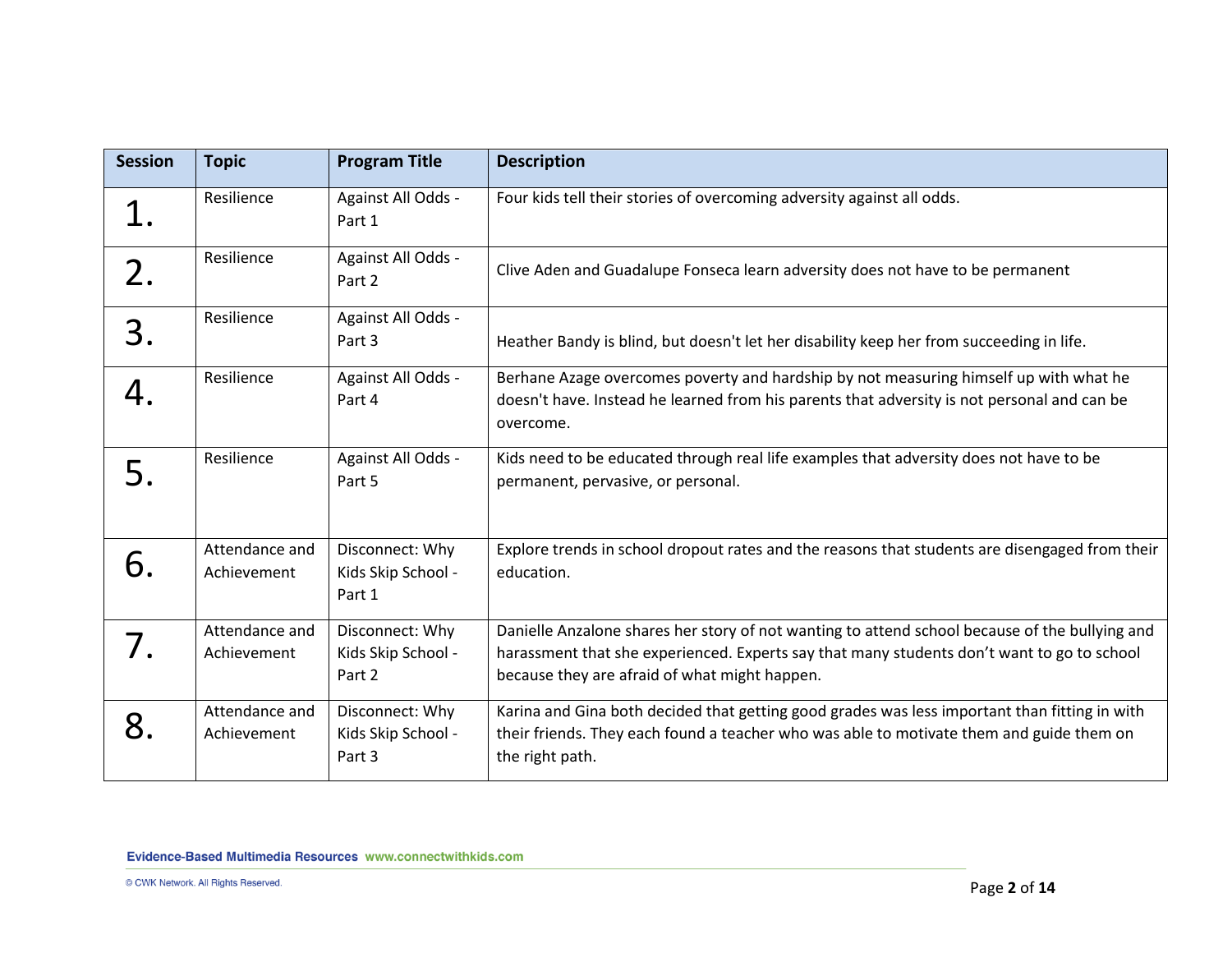| <b>Session</b> | <b>Topic</b>                  | <b>Program Title</b>                                              | <b>Description</b>                                                                                                                                                                                                                                                    |
|----------------|-------------------------------|-------------------------------------------------------------------|-----------------------------------------------------------------------------------------------------------------------------------------------------------------------------------------------------------------------------------------------------------------------|
| 9.             | Attendance and<br>Achievement | Disconnect: Why<br>Kids Skip School -<br>Part 4                   | Dwayne Hamilton Frost describes how it took the help of his friend, mom, cousin and English<br>teacher to turn his life around at a crucial time before he joined a gang.                                                                                             |
| 10.            | Attendance and<br>Achievement | Disconnect: Why<br>Kids Skip School: -<br>Part 5                  | Explore how keeping kids engaged at school requires the work of not only the entire school<br>administration, but the parents as well.                                                                                                                                |
| 11.            | Life Skill<br>Development     | Caring/Compassion                                                 | Brandi Bratton and Marcus Peden act with compassion when they give up their time, space<br>and privacy for the comfort of their live-in great-grandparents. Their caring nature has<br>enabled them to love more and give more, instead of always waiting to receive. |
| 12.            | Life Skill<br>Development     | Citizenship                                                       | With a push from his parents, Ben Coppedge volunteered with Habitat for Humanity to help<br>others less fortunate than he. But somewhere along the way, Ben developed his own sense of<br>citizenship and now feels a responsibility to give others a helping hand.   |
| 13.            | Life Skill<br>Development     | Civility                                                          | To Zan Fort, civility means allowing peers to be themselves instead of discriminating against<br>them because of their differences.                                                                                                                                   |
| 14.            | Life Skill<br>Development     | Conviction                                                        | Lavale Lassiter voices his conviction against youth-targeted tobacco advertising by participating<br>in anti-tobacco campaigns at the national level.                                                                                                                 |
| 15.            | Life Skill<br>Development     | Cooperation                                                       | Cooperation on stage and behind the scenes is critical to a play's successful run.                                                                                                                                                                                    |
| 16.            | Life Skill<br>Development     | Courage                                                           | Even though Masha Malikina suffered severe injuries in a car accident that left her a<br>paraplegic, she exhibits the courage to share her experience with other teens while also<br>pursuing the activities that she enjoyed before her life-altering accident.      |
| 17.            | <b>Bullying</b><br>Prevention | <b>Sticks and Stones:</b><br>Cyberbullying<br>Prevention - Part 1 | Students discuss bullying issues                                                                                                                                                                                                                                      |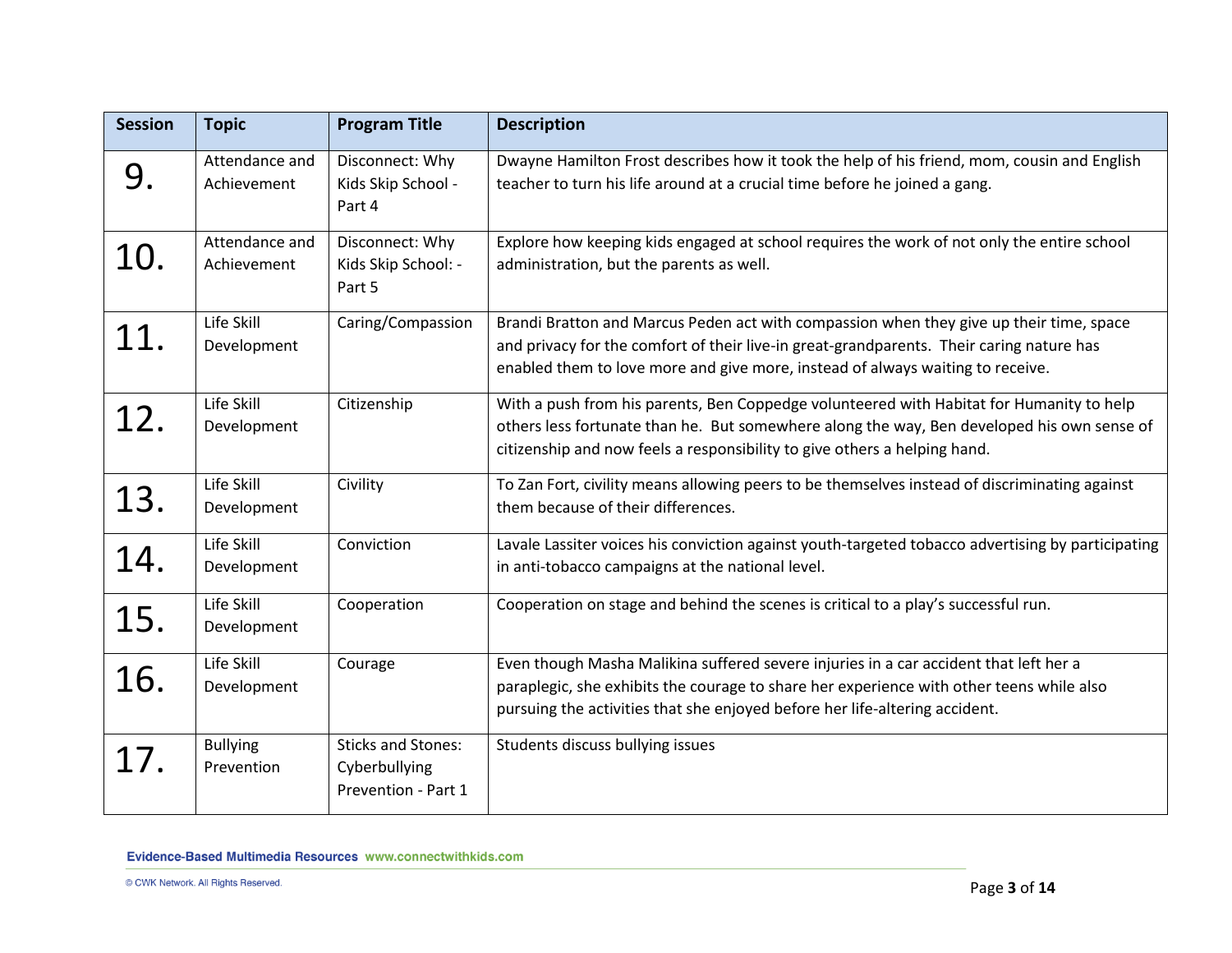| <b>Session</b> | <b>Topic</b>                     | <b>Program Title</b>                                              | <b>Description</b>                                                                                                                                                                     |
|----------------|----------------------------------|-------------------------------------------------------------------|----------------------------------------------------------------------------------------------------------------------------------------------------------------------------------------|
| 18.            | <b>Bullying</b><br>Prevention    | <b>Sticks and Stones:</b><br>Cyberbullying<br>Prevention - Part 2 | The Halligan family and experts discuss cyberbullying -- the bullying that resulted in the suicide<br>of 13-year-old Ryan Halligan                                                     |
| 19.            | <b>Bullying</b><br>Prevention    | <b>Sticks and Stones:</b><br>Cyberbullying<br>Prevention - Part 3 | A gay student shares his bullying experiences                                                                                                                                          |
| 20.            | <b>Bullying</b><br>Prevention    | <b>Sticks and Stones:</b><br>Cyberbullying<br>Prevention - Part 4 | A female teen shares the rumors and sexual harassment she faced and a subsequent lawsuit<br>against the school system                                                                  |
| 21.            | <b>Bullying</b><br>Prevention    | <b>Sticks and Stones:</b><br>Cyberbullying<br>Prevention - Part 5 | Experts review the signs of bullying and discuss actions to take                                                                                                                       |
| 22.            | Substance<br>Abuse<br>Prevention | Gateway: Drug and<br>Alcohol Prevention -<br>Part 1               | Experts explain how experimenting with certain drugs can lead to the use and abuse of other<br>harder drugs, called gateway.                                                           |
| 23.            | Substance<br>Abuse<br>Prevention | Gateway: Drug and<br>Alcohol Prevention -<br>Part 2               | Andrew Wolpa is now in rehab after becoming a drug addict. He began smoking marijuana in<br>the 8th grade, and became an addict after he decided to try other drugs while he was high. |
| 24.            | Substance<br>Abuse<br>Prevention | Gateway: Drug and<br>Alcohol Prevention -<br>Part 3               | Experts explain adolescent brain development and that the earlier kids begin to use drugs, the<br>more detrimental effects they have on an individual in the future.                   |
| 25.            | Substance<br>Abuse<br>Prevention | Gateway: Drug and<br>Alcohol Prevention -<br>Part 4               | Alcohol, tobacco and marijuana are the most common gateway drugs because of the ease of<br>access to the drugs.                                                                        |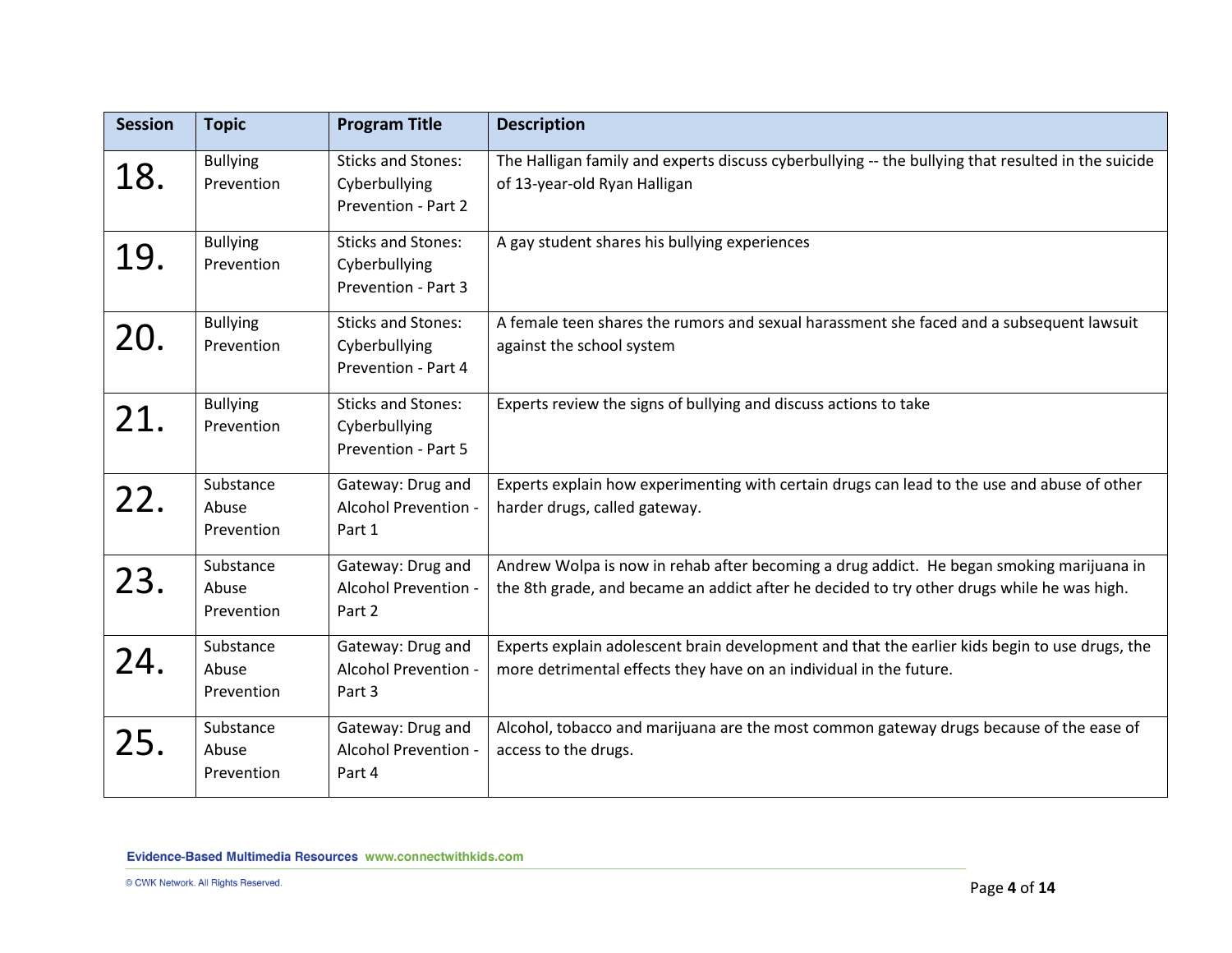| <b>Session</b> | <b>Topic</b>                     | <b>Program Title</b>                                | <b>Description</b>                                                                                                                                                                                                           |
|----------------|----------------------------------|-----------------------------------------------------|------------------------------------------------------------------------------------------------------------------------------------------------------------------------------------------------------------------------------|
| 26.            | Substance<br>Abuse<br>Prevention | Gateway: Drug and<br>Alcohol Prevention -<br>Part 5 | Experts use the "CRACK" test to determine if a kid is at risk for addiction, and explain that a<br>major reason for their drug abuse can be the way they started and the drugs they first began<br>using.                    |
| 27.            | Life Skill<br>Development        | Courtesy                                            | A display of bad sportsmanship helped Colt Barron realize how being courteous can have a<br>positive impact on others.                                                                                                       |
| 28.            | Life Skill<br>Development        | Diligence                                           | Greg Johnson believes that his diligent, disciplined behavior will not only help him with his<br>current academics, leadership roles and volunteer work but will also prepare him for a future<br>career as a naval officer. |
| 29.            | Life Skill<br>Development        | Freedom                                             | Ryan Brantley and SQ Sunseri search for the freedom to construct their own identities.                                                                                                                                       |
| 30.            | Life Skill<br>Development        | Generosity                                          | A service-learning project teaches ninth-graders how to be generous with their time and<br>talents.                                                                                                                          |
| 31.            | Life Skill<br>Development        | Helpfulness                                         | Rene Cowan makes her friendship a foundation for help and support for those in need.                                                                                                                                         |
| 32.            | Life Skill<br>Development        | Honesty                                             | Students who write news - whether a televised broadcast or a school newspaper article - have<br>a responsibility to their audience: to present the news in an honest, understandable and<br>informative manner.              |
| 33.            | Civility                         | Civil Wars - Part 1                                 | Explore why kids today are deemed less respectful than they were 30 years ago.                                                                                                                                               |
| 34.            | Civility                         | Civil Wars - Part 2                                 | Experts say feelings of isolation may cause less "civil" or respectful behaviors.                                                                                                                                            |
| 35.            | Civility                         | Civil Wars - Part 3                                 | Cotswald Elementary is a school that focuses on character building, through the exemplary<br>behavior of the teachers. They know the importance of character education in order to build                                     |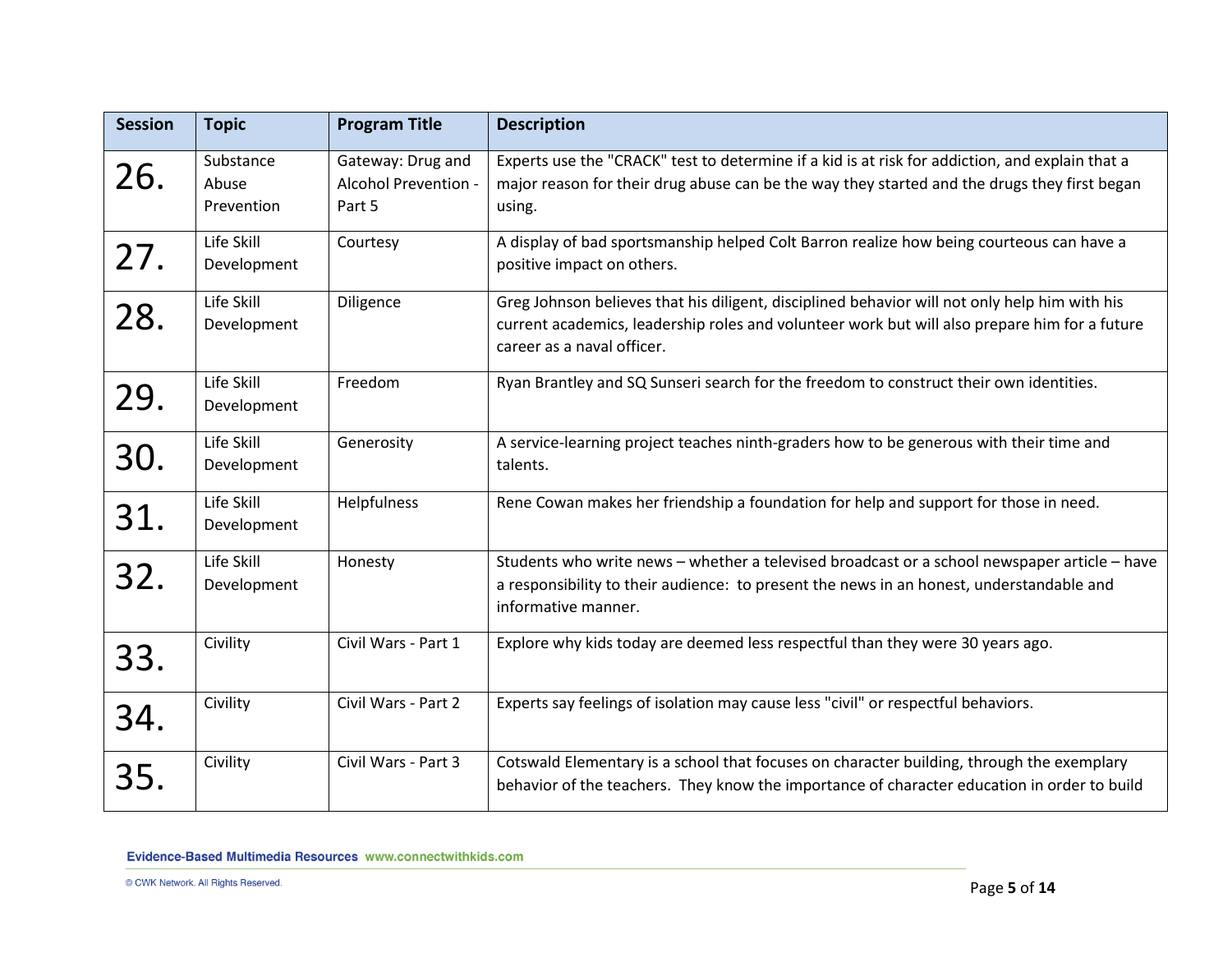| <b>Session</b> | <b>Topic</b>              | <b>Program Title</b>                   | <b>Description</b>                                                                                                                                                                                                                                                                   |
|----------------|---------------------------|----------------------------------------|--------------------------------------------------------------------------------------------------------------------------------------------------------------------------------------------------------------------------------------------------------------------------------------|
|                |                           |                                        | model citizens early in life.                                                                                                                                                                                                                                                        |
| 36.            | Civility                  | Civil Wars - Part 4                    | The Falkenberry household and schools, such as Lydiksen Elementary, make sure that<br>character building and learning respect, civility, etc. are part of their everyday learning and are<br>a part of their curriculum at school.                                                   |
| 37.            | Civility                  | Civil Wars - Part 5                    | Constantly in trouble, and surrounded by people who were looking out for her, Michelle<br>DiTizio was finally tired of the bad behavior and began to turn her life around.                                                                                                           |
| 38.            | Resilience                | Living from the<br>Inside Out - Part 1 | Hear from teenagers how they feel about social media sites and how these sites contribute to<br>anxiety and depression among teens.                                                                                                                                                  |
| 39.            | Resilience                | Living from the<br>Inside Out - Part 2 | Hear from Chandler DeWitt about quitting competitive basketball after playing for six years<br>and why it was the right decision for her.                                                                                                                                            |
| 40.            | Resilience                | Living from the<br>Inside Out - Part 3 | Among young people depression and anxiety are three times higher than in the 1930's. Hear<br>about the cultural shift from intrinsic to extrinsic values in society today.                                                                                                           |
| 41.            | Resilience                | Living from the<br>Inside Out - Part 4 | Kids need to have the opportunity to explore and find their passion. In this segment John<br>Gramlich discovers his love for performing and chooses to leave sports behind.                                                                                                          |
| 42.            | Resilience                | Living from the<br>Inside Out - Part 5 | Parents and teachers have the challenge of finding a balance between extrinsic values (grades,<br>test scores, building a resume) and intrinsic values (character, kindness, respect).                                                                                               |
| 43.            | Life Skill<br>Development | Honor                                  | Chioma Oteh tries not to tell lies, but sometimes she does and feels remorse. After going to<br>see a movie that her mother didn't want her to see, she couldn't sleep and had to tell the<br>truth. This is called a conscience and it's the key to ethical and honorable behavior. |
| 44             | Life Skill<br>Development | Integrity                              | Many teens are too cynical about politics to make a personal commitment, but some have<br>learned to make a difference in their communities by participating in voter registration drives<br>and campaigning for candidates who have integrity.                                      |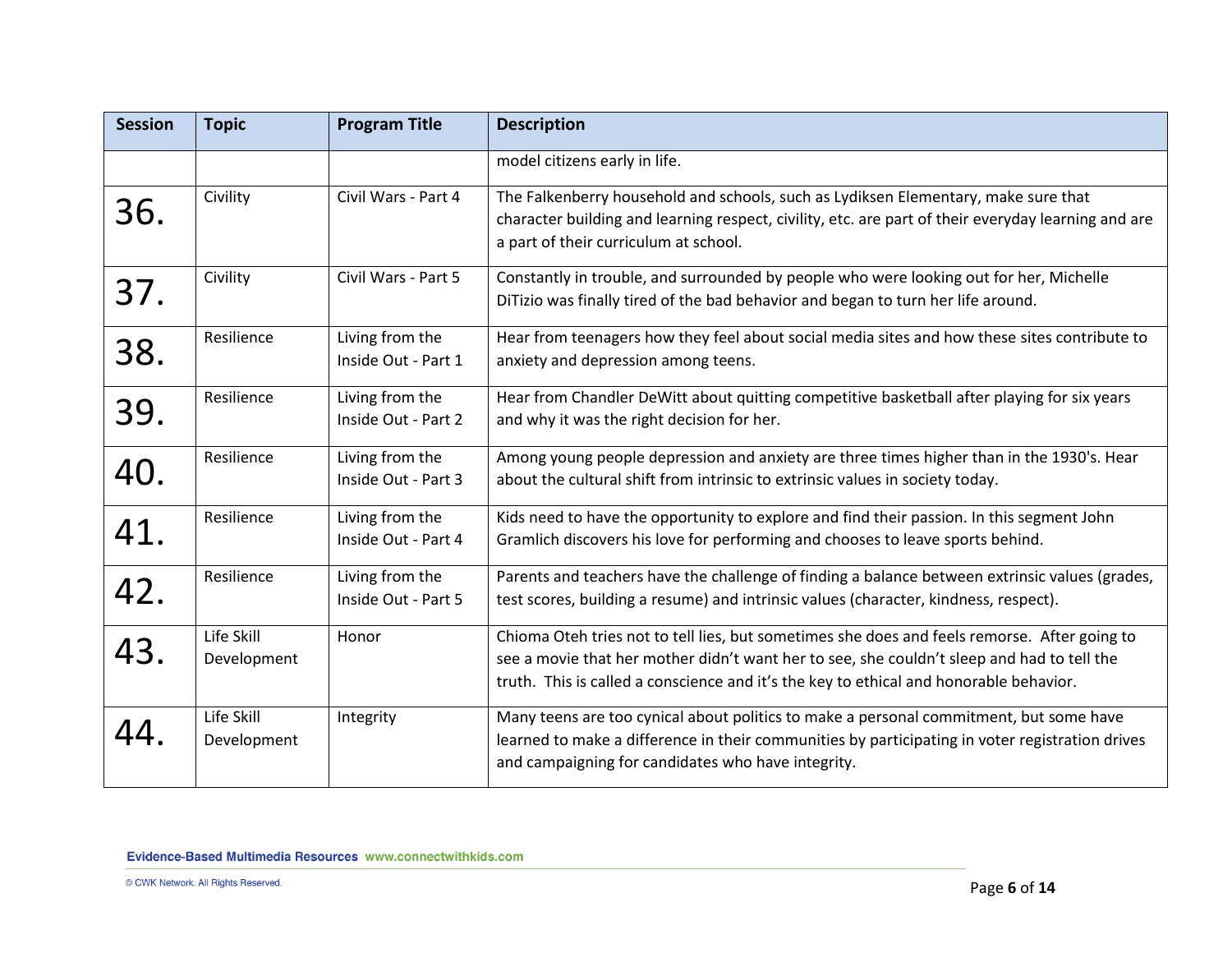| <b>Session</b>    | <b>Topic</b>              | <b>Program Title</b>       | <b>Description</b>                                                                                                                                                                                                                                                                                                       |
|-------------------|---------------------------|----------------------------|--------------------------------------------------------------------------------------------------------------------------------------------------------------------------------------------------------------------------------------------------------------------------------------------------------------------------|
| 45.               | Life Skill<br>Development | Justice/Fairness           | Adam Brownfield and Nicole Blakely illustrate two sides of justice. Adam was sentenced to<br>federal prison for taking a teen's life, Nicole was given a second chance at an alternative school<br>for her intent to harm another child.                                                                                 |
| 46.               | Life Skill<br>Development | Kindness                   | Brian Head's father says his son suffered years of torment from school bullies before he<br>committed suicide at the age of 15.                                                                                                                                                                                          |
| $\overline{47}$ . | Life Skill<br>Development | Loyalty                    | A devastating house fire helped Michael Kudelka assess the loyalty of his friends.                                                                                                                                                                                                                                       |
| $\overline{48}$ . | Life Skill<br>Development | Patience                   | Shaina Mangum was a dancer and a cheerleader before injuries from a car crash restricted her<br>to a wheelchair. Now Shaina tries to find the patience to endure daily physical therapy and a<br>series of operations. Despite her situation, she is convinced that someday she will be mobile<br>and independent again. |
| 49.               | Life Skill<br>Development | Peace                      | Their parents' divorces upset Katherine Yarberry and Tony Peaks. Now they rely on writing,<br>meditation and sports to maintain the peace and control in their lives.                                                                                                                                                    |
| 50.               | Digital<br>Citizenship    | Screen Addicts -<br>Part 1 | Explore the role of computers, Internet and TV and video games in today's society.                                                                                                                                                                                                                                       |
| 51.               | Digital<br>Citizenship    | Screen Addicts -<br>Part 2 | The Delano family finds that most of their family time is spent in front of a screen, or fighting<br>about who gets to be on the computer.                                                                                                                                                                               |
| 52.               | Digital<br>Citizenship    | Screen Addicts -<br>Part 3 | Explore the story of Joshua Kloyda, who started to watch online porn at the age of 12 and his<br>subsequent addiction and lifestyle.                                                                                                                                                                                     |
| 53.               | Digital<br>Citizenship    | Screen Addicts -<br>Part 4 | Daniel Gushue's dream of becoming a surgeon was put on the back burner when he became<br>addicted to online gambling.                                                                                                                                                                                                    |
| 54.               | Digital<br>Citizenship    | Screen Addicts -<br>Part 5 | Experts explain the importance of balancing real-life with screen life and teaching kids to<br>manage their screen time.                                                                                                                                                                                                 |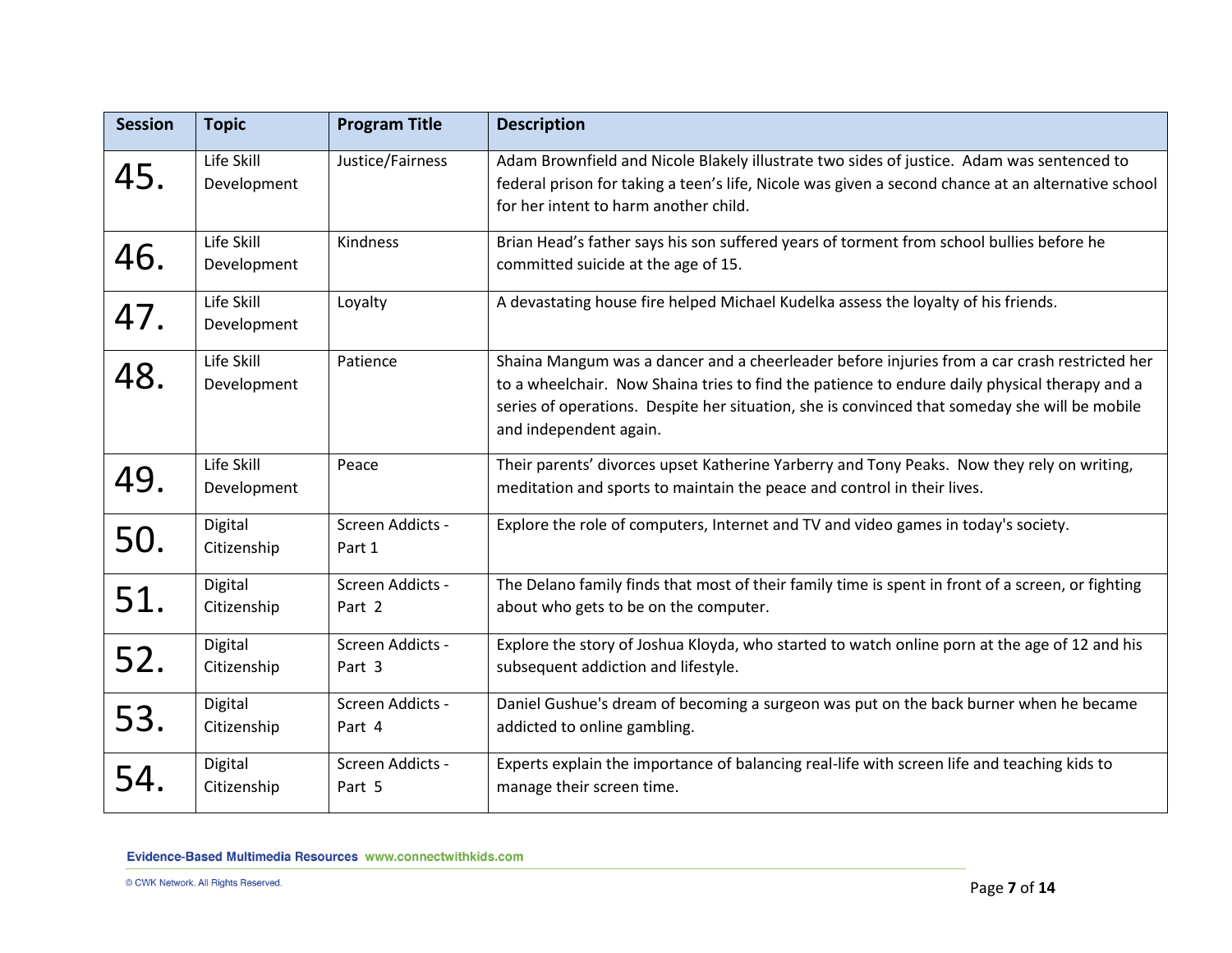| <b>Session</b> | <b>Topic</b>                     | <b>Program Title</b>                                    | <b>Description</b>                                                                                                                                                                                                                                                                                                                  |
|----------------|----------------------------------|---------------------------------------------------------|-------------------------------------------------------------------------------------------------------------------------------------------------------------------------------------------------------------------------------------------------------------------------------------------------------------------------------------|
| 55.            | Substance<br>Abuse<br>Prevention | In the Age of<br>Alcohol: Underage<br>Drinking - Part 1 | Experts explain how underage drinking could be the worse drug of all because of the behavior<br>it creates in teens. Not as many teens drink alcohol as people think, but alcohol is still the<br>number one contributor to youth deaths, due to the way in which kids drink.                                                       |
| 56.            | Substance<br>Abuse<br>Prevention | In the Age of<br>Alcohol: Underage<br>Drinking - Part 2 | Real stories explore underage drinking, the influence of genetics, and resulting bodily harm.<br>People of all ages who don't learn to drink responsibly often use alcohol as a means of<br>escaping.                                                                                                                               |
| 57.            | Substance<br>Abuse<br>Prevention | In the Age of<br>Alcohol: Underage<br>Drinking - Part 3 | This segment explores the use of alcohol as a "social crutch," and how drinking alcohol is too<br>often a way to escape problems and anger. The earlier kids begin drinking, the more likely they<br>will experience detrimental effects, and the more likely they will become alcoholics and not<br>know how to interact socially. |
| 58.            | Substance<br>Abuse<br>Prevention | In the Age of<br>Alcohol: Underage<br>Drinking - Part 4 | Watch the real story of two parents who allow their daughters to throw a party involving<br>underage drinking, which got out of hand when the police showed up and a car caught on fire.                                                                                                                                            |
| 59.            | Substance<br>Abuse<br>Prevention | In the Age of<br>Alcohol: Underage<br>Drinking - Part 5 | Ashley, now a paraplegic, shares her experience with what happened when she decided to<br>drink and drive, and how that one night changed her life forever.                                                                                                                                                                         |
| 60.            | Digital<br>Citizenship           | The Internet<br><b>Generation - Part 1</b>              | Experts explain how the Internet can be a positive and negative window into a world. It is one<br>of the most powerful tools out there for teens, and can be a dangerous tool if not used<br>properly.                                                                                                                              |
| 61.            | Digital<br>Citizenship           | The Internet<br><b>Generation - Part 2</b>              | Erica Bryant shares her real-life experiences with cyberbullying and how she and her parents<br>dealt with the situation.                                                                                                                                                                                                           |
| 62.            | Digital<br>Citizenship           | The Internet<br><b>Generation - Part 3</b>              | The Internet can expose kids to sites that can be very dangerous. Hillary Griffin shares her story<br>of an anorexia site that led her to adopt the eating disorder.                                                                                                                                                                |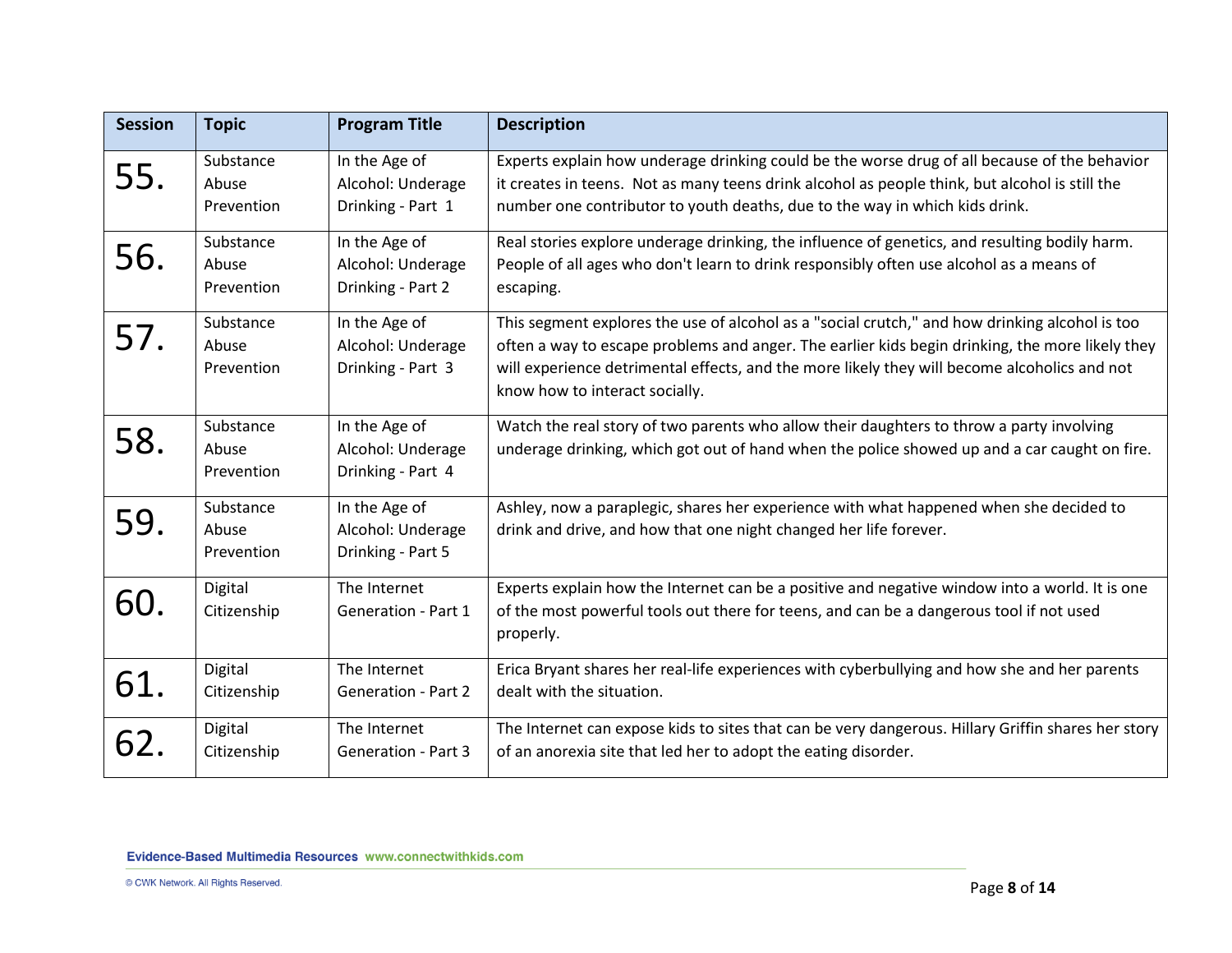| <b>Session</b> | <b>Topic</b>              | <b>Program Title</b>                                           | <b>Description</b>                                                                                                                                                                                                                                                                         |
|----------------|---------------------------|----------------------------------------------------------------|--------------------------------------------------------------------------------------------------------------------------------------------------------------------------------------------------------------------------------------------------------------------------------------------|
| 63.            | Digital<br>Citizenship    | The Internet<br>Generation:<br>Managing<br>Technology - Part 4 | Real stories explore the ways that the Internet can create false identities and false<br>relationships, and can be a window for predators to contact kids and teens.                                                                                                                       |
| 64.            | Digital<br>Citizenship    | The Internet<br><b>Generation - Part 5</b>                     | Explore the role parents and teachers play to help kids become wise digital citizens.                                                                                                                                                                                                      |
| 65.            | Life Skill<br>Development | Perseverance                                                   | Despite having only one leg since birth, Hunter Scott continues to persevere by engaging in<br>physically demanding sports like hockey and water skiing and by focusing on the positive<br>aspects of his life rather than the disadvantages that others may perceive.                     |
| 66.            | Life Skill<br>Development | Respect                                                        | After experiencing months of imprisonment and physical and emotional abuse by her<br>boyfriend, Theresa Densmore finally found the self-respect to "just walk away." Now<br>Theresa's life has turned around as she tutors inner city children and uses her experiences to<br>help others. |
| 67.            | Life Skill<br>Development | Responsibility                                                 | Thrill-seeker Chuck Whiteside got more than he bargained for when his parachute failed during<br>a routine skydive. But his ability to react quickly and responsibly kept him out of harm's way.                                                                                           |
| 68.            | Life Skill<br>Development | Self-Control                                                   | Counseling sessions for anger management have helped Latasha Graham and her mother<br>realize the importance of self-control when developing positive relationships with others.                                                                                                           |
| 69.            | Life Skill<br>Development | Togetherness                                                   | The cohesiveness of the Allstar Panthers cheerleading squad was tested when one of its<br>members was injured during a competition. But with teamwork and cooperation, the squad<br>adapted and overcame its challenges to perform its routine.                                            |
| 70.            | Life Skill<br>Development | Tolerance                                                      | Royida Amme feels like a typical American girl. But on September 11, 2001, after Muslim<br>extremists committed violent acts in the name of Allah, Royida's religion made her a possible<br>target for ridicule and harassment.                                                            |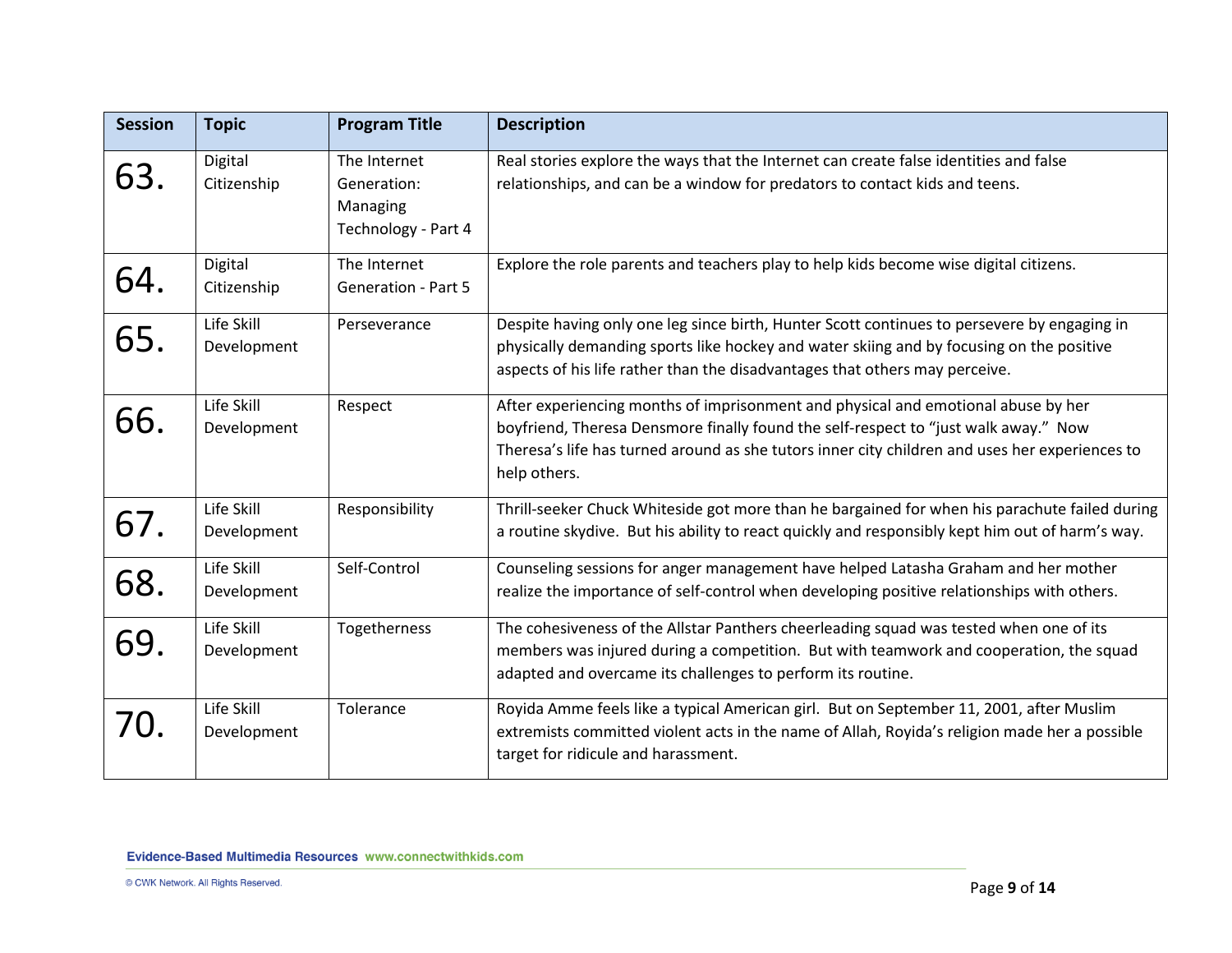| <b>Session</b> | <b>Topic</b>                  | <b>Program Title</b>                                                    | <b>Description</b>                                                                                                                                                                        |
|----------------|-------------------------------|-------------------------------------------------------------------------|-------------------------------------------------------------------------------------------------------------------------------------------------------------------------------------------|
| 71.            | Life Skill<br>Development     | Trustworthiness                                                         | Because Kevin Lamar lost his sight at the age of 2, he must rely on the trustworthiness of<br>strangers while also depending on his own instincts to guide him through life's challenges. |
| 72.            | Grief                         | Lost and Found -<br>Part 1                                              | Loss can come in many forms death, divorce, even moving to a new town. Grief counselors<br>say that any time there is a major upset in a family, there is a loss to deal with.            |
| 73.            | Grief                         | Lost and Found -<br>Part 2                                              | Fourteen-year-old Lauren shares the void she felt when her parents divorced and her dad<br>moved away, and the behaviors that resulted.                                                   |
| 74.            | Grief                         | Lost and Found -<br>Part 3                                              | Christina and Doug share their grief and emotions after losing a parent, and reasons why some<br>behavioral challenges followed.                                                          |
| 75.            | Grief                         | Lost and Found -<br>Part 4                                              | Moving and leaving one's school or neighborhood can mean losing the things in life that help<br>make us feel safe and secure.                                                             |
| 76.            | Grief                         | Lost and Found -<br>Part 5                                              | Experts say kids need an adult who can listen, without judgment, to whatever grief they are<br>feeling. See activities that help kids express their anger and sadness.                    |
| 77.            | <b>Bullying</b><br>Prevention | Silent Witness:<br><b>Bullying</b><br>Prevention - Part 1               | Kids talk about their experience on bullying, whether they are the bully, the victim, or the<br>witness to bullying.                                                                      |
| 78.            | <b>Bullying</b><br>Prevention | Silent Witness:<br><b>Bullying</b><br>Prevention - Part 2-              | Kyle Finn shares his experience of being bullied in school and how it hurt when his friends<br>watched but did nothing to stop it.                                                        |
| 79.            | <b>Bullying</b><br>Prevention | <b>Silent Witness:</b><br><b>Bullying</b><br><b>Prevention - Part 3</b> | Stanzi Sanders was bullied and teased in school. While she was being bullied, other kids and<br>even friends didn't do anything but watch.                                                |
| 80.            | <b>Bullying</b><br>Prevention | <b>Silent Witness:</b><br><b>Bullying</b>                               | Sometimes it does require a parent to step in and talk to their kid's school about how to<br>change the bullying climate in the school.                                                   |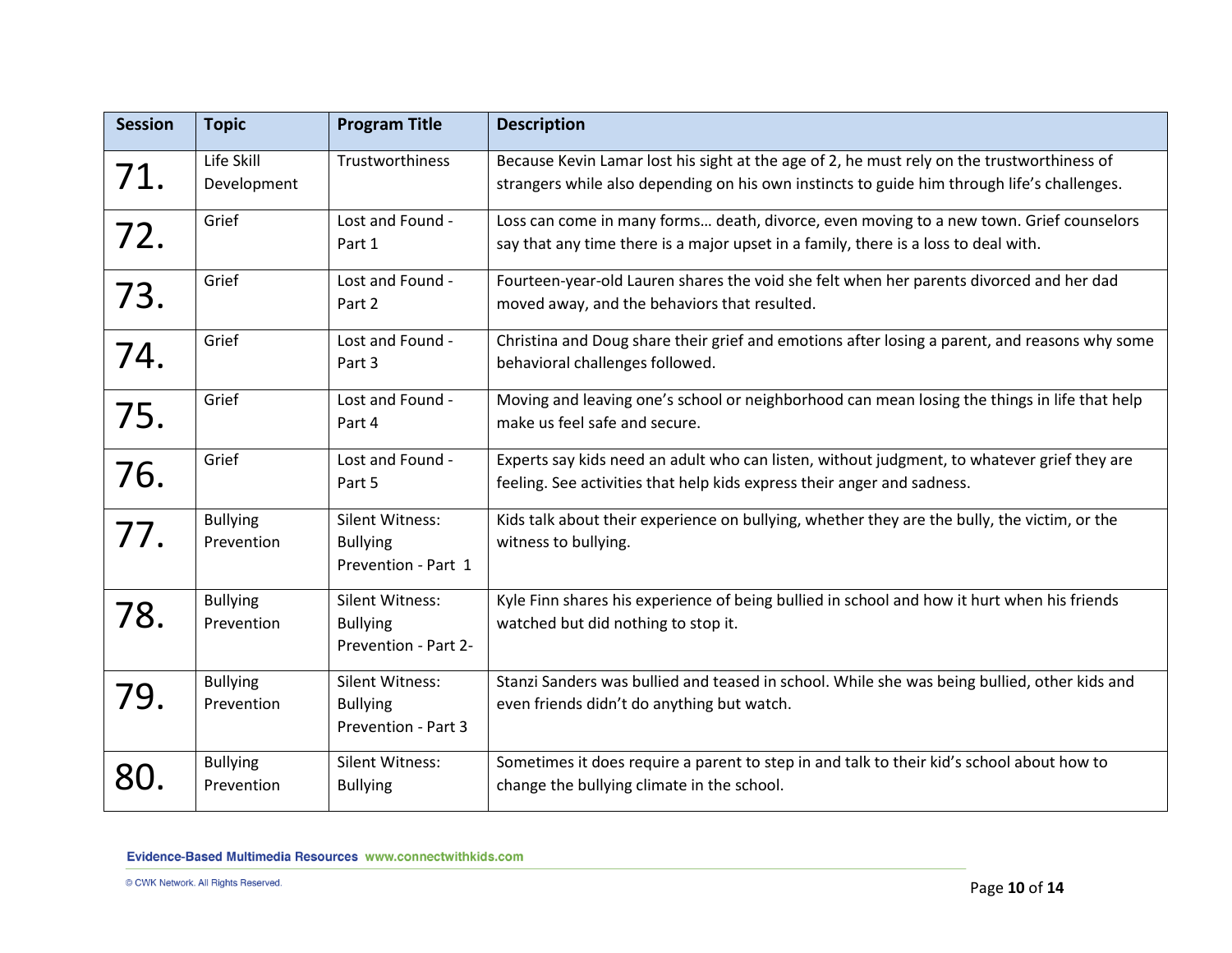| <b>Session</b> | <b>Topic</b>                  | <b>Program Title</b>                                                   | <b>Description</b>                                                                                                                                                                                                                                                         |
|----------------|-------------------------------|------------------------------------------------------------------------|----------------------------------------------------------------------------------------------------------------------------------------------------------------------------------------------------------------------------------------------------------------------------|
|                |                               | <b>Prevention -Part 4</b>                                              |                                                                                                                                                                                                                                                                            |
| 81.            | <b>Bullying</b><br>Prevention | <b>Silent Witness:</b><br><b>Bullying</b><br><b>Prevention -Part 5</b> | Students discuss different ways in which they can make a change to the bullying problems at<br>their school.                                                                                                                                                               |
| 82.            | Achievement                   | The Power of<br>Expectations:<br>Motivation - Part 1                   | Competitive runner Ali Traina discusses the people who influence her personal expectations:<br>her parents, her coach and her teammates.                                                                                                                                   |
| 83.            | Achievement                   | The Power of<br>Expectations:<br><b>Motivation - Part 2</b>            | Experts discuss the fine line between too much pressure and not enough.                                                                                                                                                                                                    |
| 84.            | Achievement                   | The Power of<br>Expectations:<br><b>Motivation - Part 3</b>            | After a mentor comes to her rescue, Tiffany Harris goes from a student getting F's in class to<br>someone who sets goals and does what she can to meet the expectations around her. Experts<br>explore the factors to help motivate kids to set goals and live up to them. |
| 85.            | Achievement                   | The Power of<br>Expectations:<br><b>Motivation - Part 4</b>            | Rigden Road Elementary School teachers and parents stress expectations for students to take<br>advantage of opportunities, not have excuses, and be the best kids they can be. Experts say<br>that kids sense expectations as early as a few months after birth.           |
| 86.            | Achievement                   | The Power of<br>Expectations:<br><b>Motivation - Part 5</b>            | Meeting expectations and goals require hard work and concentration. Ali Traina's parents say<br>although she may not reach her goal, she has already lived up to their expectations; as long as<br>she works hard and does her best.                                       |
| 87.            | <b>Bullying</b><br>Prevention | Invisible Weapons:<br><b>Bullying</b><br>Prevention - Part 1           | Kids are hurt at school all the time. Not necessarily physically, but emotionally through the<br>words of others around them.                                                                                                                                              |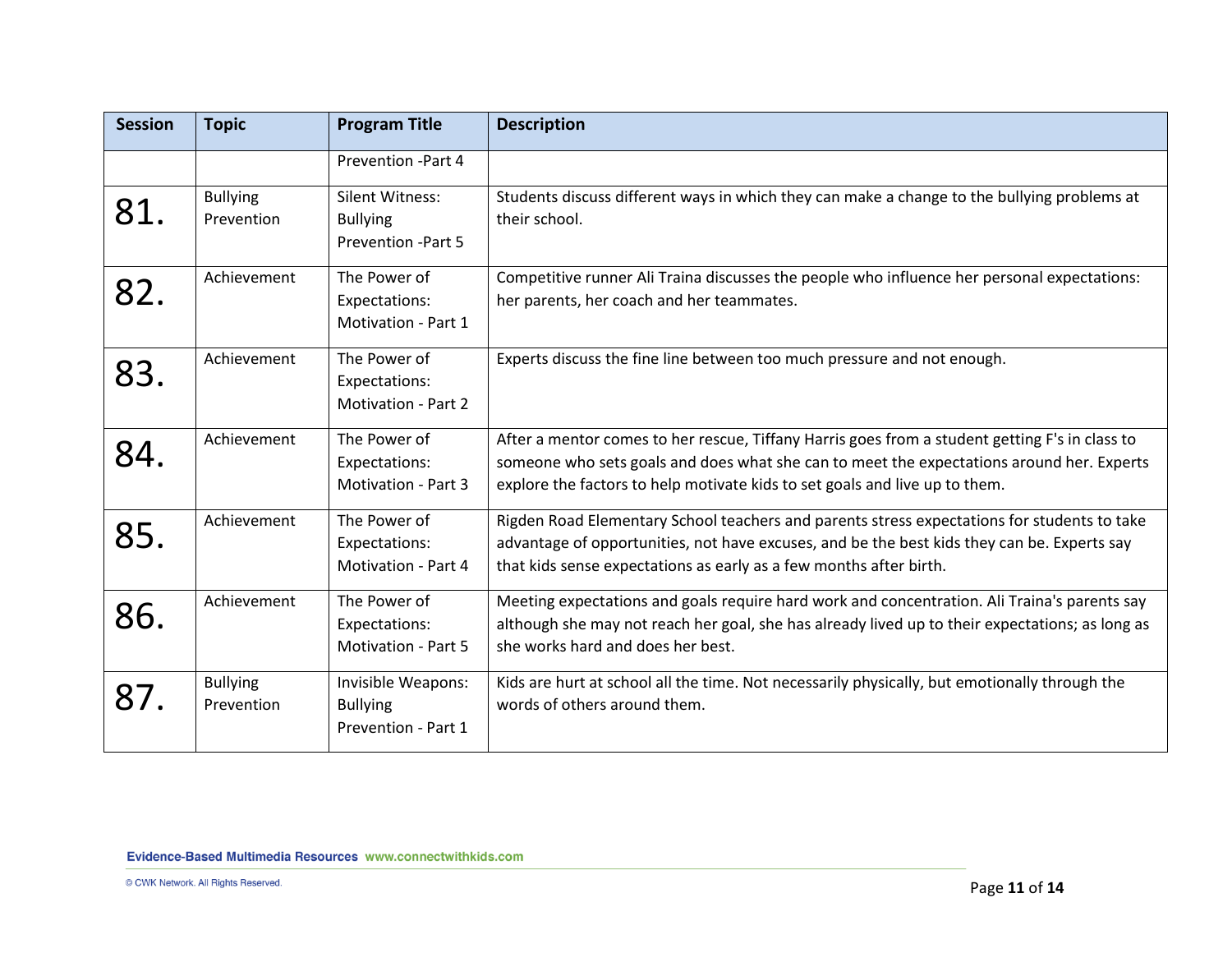| <b>Session</b> | <b>Topic</b>                              | <b>Program Title</b>                                          | <b>Description</b>                                                                                                                                                                                                                                                                                                                                                                          |
|----------------|-------------------------------------------|---------------------------------------------------------------|---------------------------------------------------------------------------------------------------------------------------------------------------------------------------------------------------------------------------------------------------------------------------------------------------------------------------------------------------------------------------------------------|
| 88.            | <b>Bullying</b><br>Prevention             | Invisible Weapons:<br><b>Bullying</b><br>Prevention - Part 2- | Sarah Nadler was bullied all through middle school and found it hard to open up to her parents<br>about the bullying she was going through.                                                                                                                                                                                                                                                 |
| 89.            | <b>Bullying</b><br>Prevention             | Invisible Weapons:<br><b>Bullying</b><br>Prevention - Part 3- | See what happens when the bully says she's sorry and how Doug Archibald stood up for his<br>sister when she was being bullied.                                                                                                                                                                                                                                                              |
| 90.            | <b>Bullying</b><br>Prevention             | Invisible Weapons:<br><b>Bullying</b><br>Prevention - Part 4  | Experts say that it is important to recognize signs of bullying in victims before they take<br>matters into their own hands and fight back with acts of violence.                                                                                                                                                                                                                           |
| 91.            | <b>Bullying</b><br>Prevention             | Invisible Weapons:<br><b>Bullying</b><br>Prevention - Part 5- | There are places like Camp Weloki that help kids like Alex find out ways to avoid bullying, and<br>ways to stand up to bullies and report bullying to teachers and school administrators.                                                                                                                                                                                                   |
| 92.            | College and<br>Career<br><b>Readiness</b> | Making the Most of<br>Education                               | Teens like to spend money on clothes, cars, music, phones and internet downloads. Many<br>work at a minimum wage job to earn spending money but plan on making more money as they<br>grow into adulthood. But what happens when teens don't graduate high school? Watch this<br>real story to hear from students about their hopes, dreams and the reality of needing a solid<br>education. |
| 93.            | College and<br>Career<br>Readiness        | Finding a Mentor                                              | A study by Big Brothers, Big Sisters of America reports that kids with a mentor end up years<br>later with more education, more money, and a better relationship with friends and family.<br>Watch this and hear real stories about finding and being a mentor and its benefits.                                                                                                            |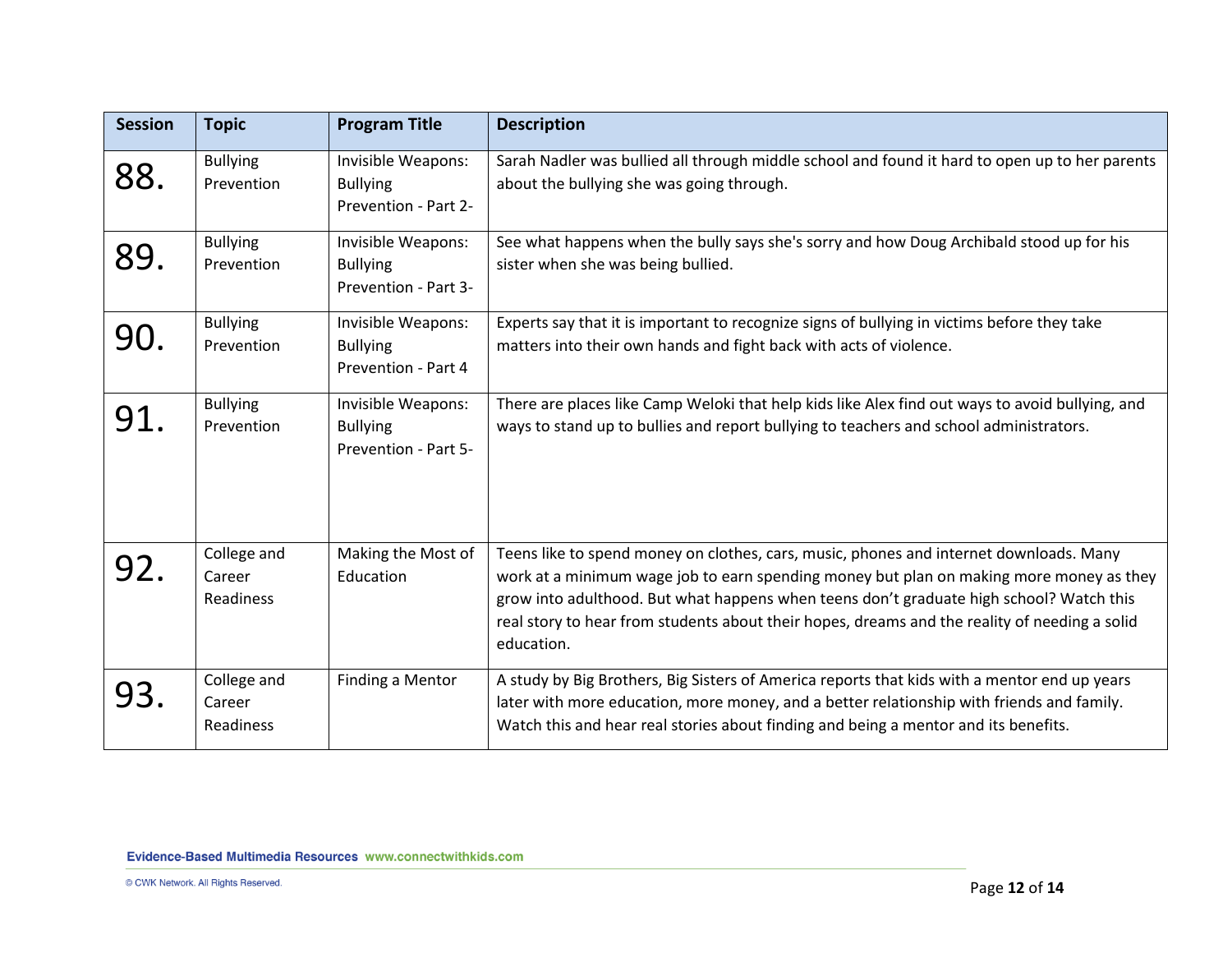| <b>Session</b> | <b>Topic</b>                              | <b>Program Title</b>                            | <b>Description</b>                                                                                                                                                                                                                                                                                                                                                                          |
|----------------|-------------------------------------------|-------------------------------------------------|---------------------------------------------------------------------------------------------------------------------------------------------------------------------------------------------------------------------------------------------------------------------------------------------------------------------------------------------------------------------------------------------|
| 94.            | College and<br>Career<br>Readiness        | Early Exposure to a<br>Career                   | Volunteerism has become a graduation requirement for high school students in hundreds of<br>school districts around the country. For some kids, volunteering also has a practical side, as<br>well. Watch this video and hear from kids about some of the practical benefits of volunteering,<br>including exploring future career options.                                                 |
| 95.            | College and<br>Career<br>Readiness        | What's a<br><b>Responsible College</b><br>Visit | High school seniors around the country are in the process of deciding where to do to school<br>next year. While a big part of that decision hinges on their visits to college campuses, what<br>goes on during those visits may be of a surprise to many. Watch this program and hear from<br>students, along with expert advice on making the most of college visits.                      |
| 96.            | College and<br>Career<br><b>Readiness</b> | College Myths -<br>Part I                       | From what colleges require for admission to importance of high school grades, teens make<br>during high school, there are plenty of misconceptions about what it takes to get into college.<br>Watch this video to hear from students - and experts - about what teens and their parents<br>should know about common misconceptions.                                                        |
| 97.            | College and<br>Career<br>Readiness        | College Myths -<br>Part II                      | From high school and college courses to financial aid, there are plenty of misconceptions about<br>what it takes to get into college. Watch this video to hear from students - and experts - about<br>what teens and their parents should know about common misconceptions.                                                                                                                 |
| 98.            | College and<br>Career<br>Readiness        | <b>Trading College for</b><br>a Trade           | Today more than ever parents and kids might think that a college education is a requirement<br>for a good job and a prosperous life. There just might be a tradeoff. According to the Bureau of<br>Labor Statistics, there are good opportunities and life-long careers in lots of trades. When it<br>comes to career planning, there are many options to consider, in addition to college. |
| 99.            | College and<br>Career<br>Readiness        | Exceeding<br>Expectations                       | A real story to help teens to understand that an education translates into not just more money<br>but more job choices about their future. Watch this real story to help students find within<br>themselves the motivation to set and achieve goals -- and to plan for life beyond high school.                                                                                             |